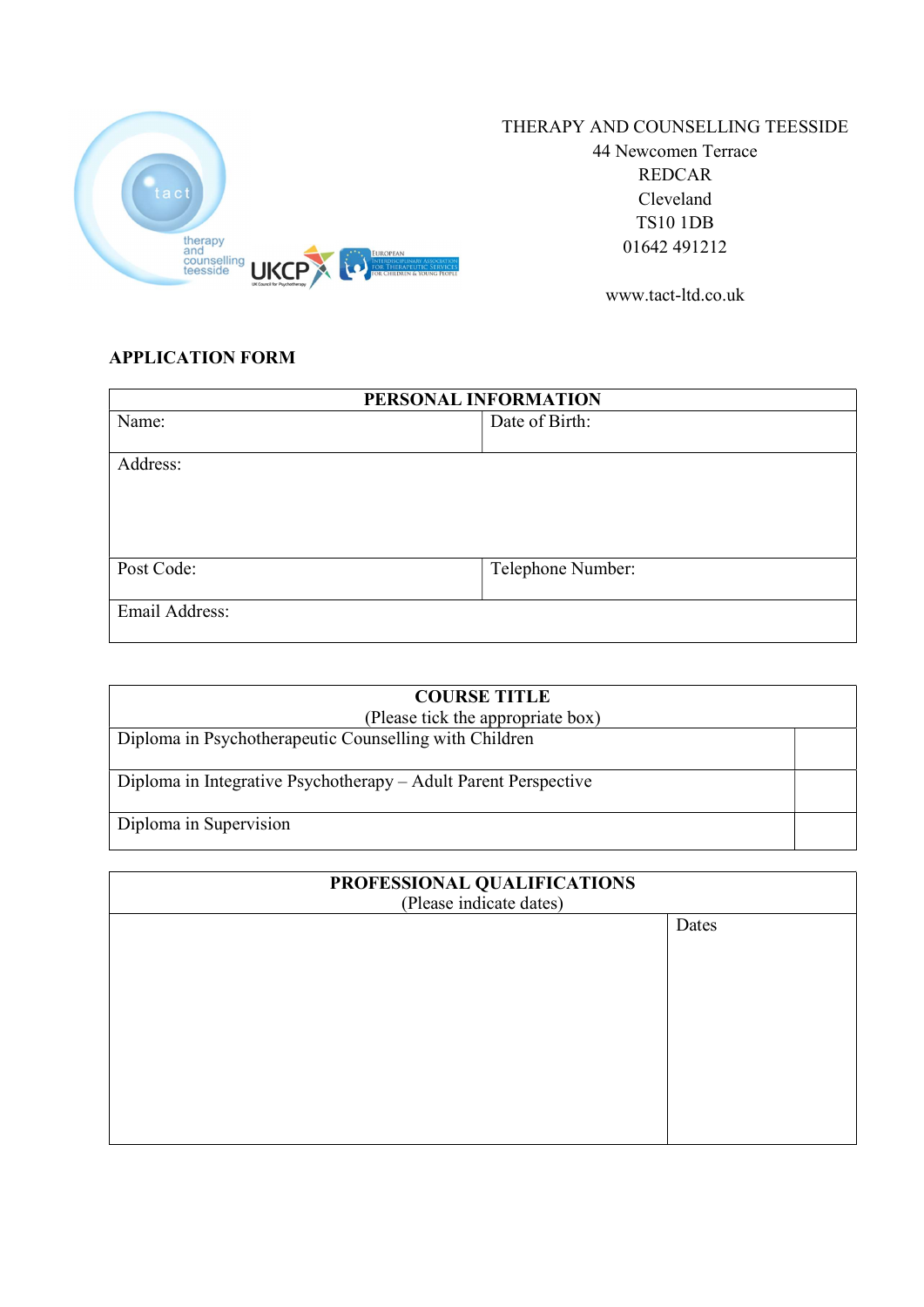| <b>EDUCATION</b>          |                            |       |
|---------------------------|----------------------------|-------|
| School/College/University | <b>Examinations Passed</b> | Dates |
|                           |                            |       |
|                           |                            |       |
|                           |                            |       |
|                           |                            |       |
|                           |                            |       |
|                           |                            |       |
|                           |                            |       |
|                           |                            |       |
|                           |                            |       |
|                           |                            |       |
|                           |                            |       |
|                           |                            |       |
|                           |                            |       |

| PROFESSIONAL EXPERIENCE |          |                  |       |
|-------------------------|----------|------------------|-------|
| Nature of work          | Employer | Paid / Voluntary | Dates |
|                         |          |                  |       |
|                         |          |                  |       |
|                         |          |                  |       |
|                         |          |                  |       |
|                         |          |                  |       |
|                         |          |                  |       |
|                         |          |                  |       |
|                         |          |                  |       |
|                         |          |                  |       |
|                         |          |                  |       |
|                         |          |                  |       |
|                         |          |                  |       |
|                         |          |                  |       |

| <b>OTHER EXPERIENCE</b><br>(Please indicate dates) |       |
|----------------------------------------------------|-------|
|                                                    | Dates |
|                                                    |       |
|                                                    |       |
|                                                    |       |
|                                                    |       |
|                                                    |       |
|                                                    |       |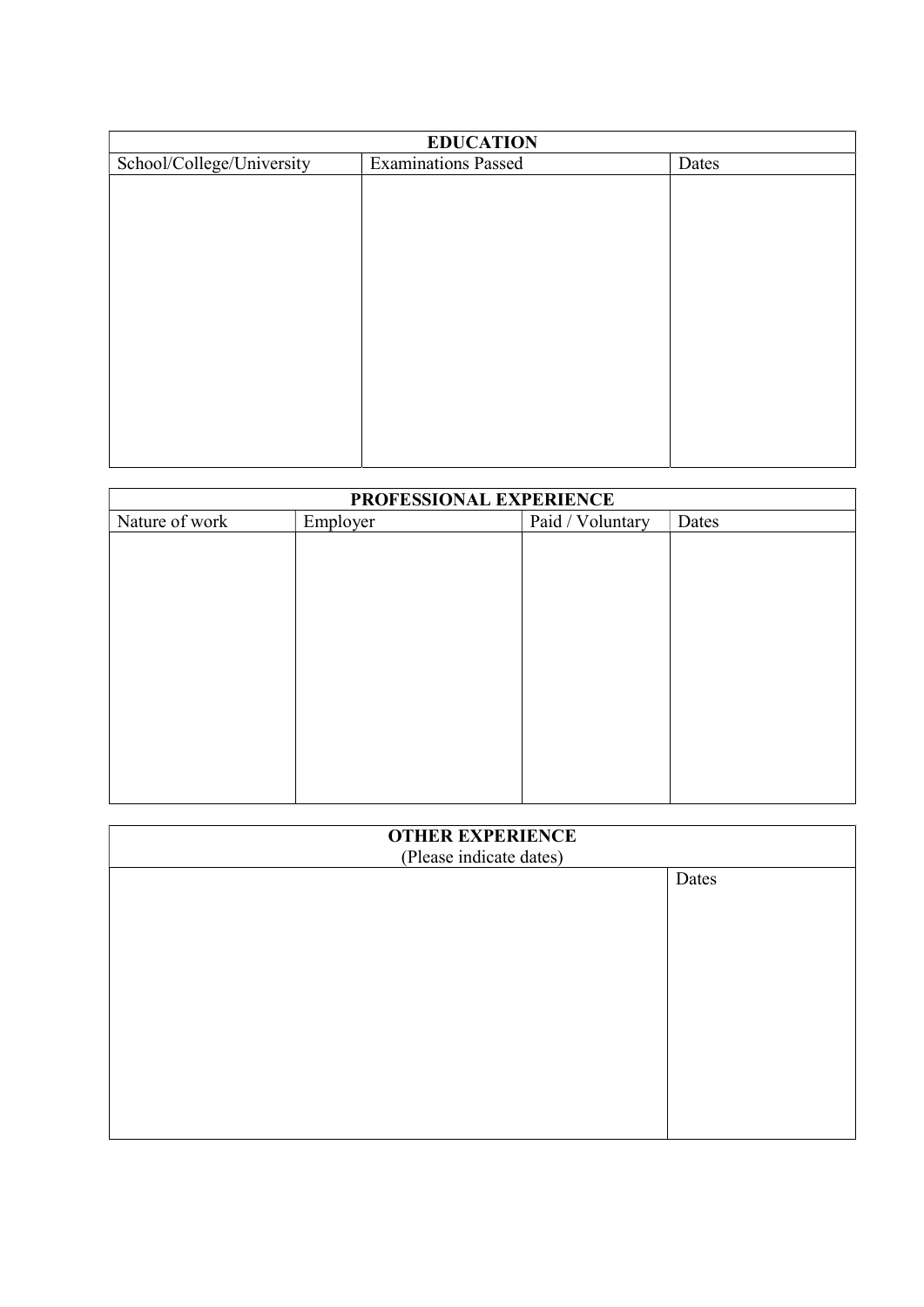## PERSONAL STATEMENT

For what reason(s) do you want to attend this training programme?

Describe your personal strengths and attributes which you believe will help you to be a child counsellor.

Have you received counselling or psychotherapy? YES / NO If YES, please give details below:

You will need two referees, one of whom has known you for at least two years in a professional capacity. Please take responsibility for forwarding two reference forms to your referees requesting them to return the completed forms directly to us.

| Names and addresses of two referees and connection in which known. |             |
|--------------------------------------------------------------------|-------------|
| Referee 1                                                          | Referee 2   |
|                                                                    |             |
|                                                                    |             |
|                                                                    |             |
|                                                                    |             |
|                                                                    |             |
|                                                                    |             |
| Connection:                                                        | Connection: |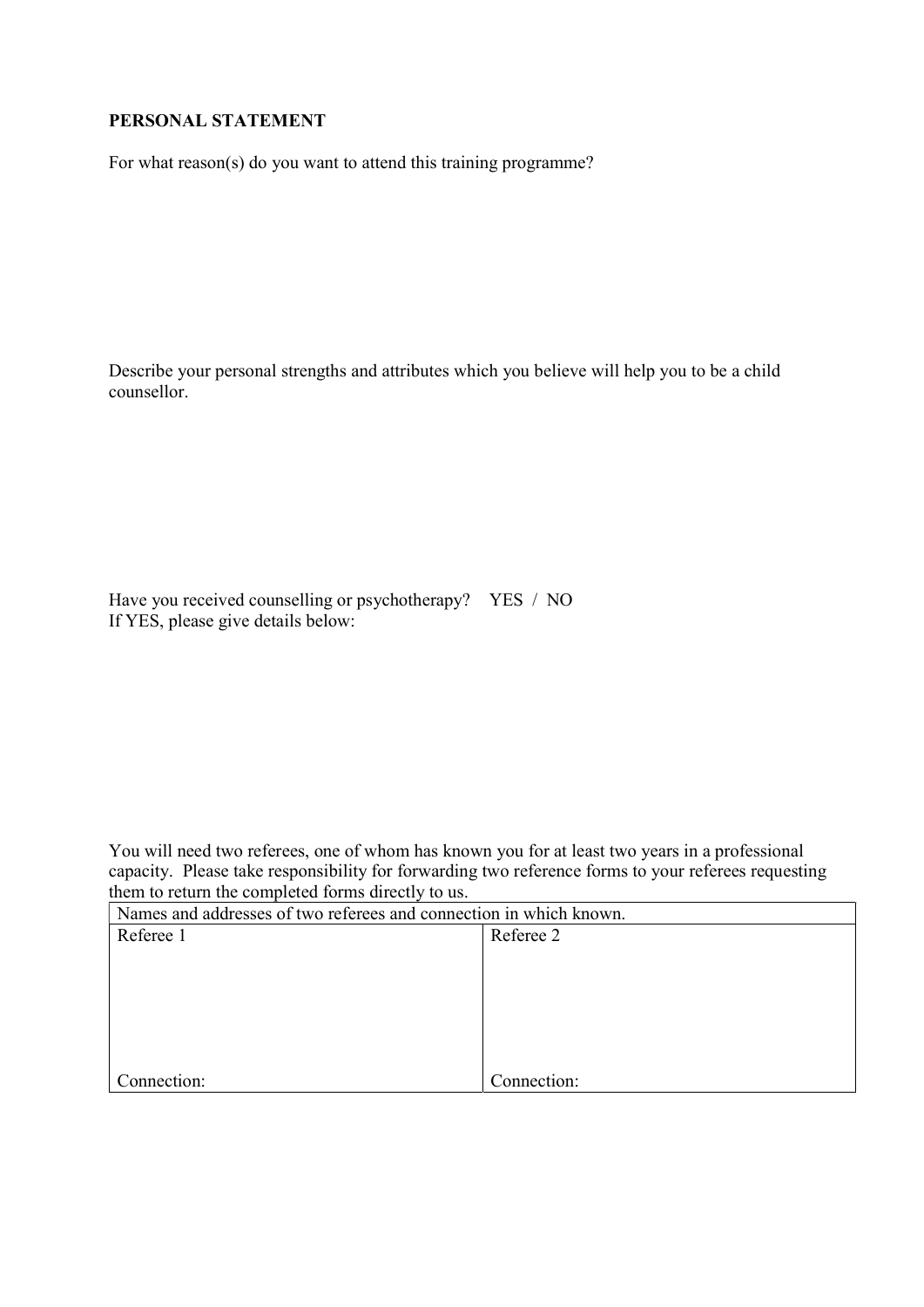### EQUAL OPPORTUNITIES QUESTIONNAIRE

The information you provide may be stored on TACT computers in compliance with Data Protection Act. This information will not adversely influence your application.

#### Race and Ethnicity

a) The following categories are based on advice provided by the CRE (Commission of Racial Equality). Please circle which category you belong.

White / Black African / Black Caribbean / Black Other / Indian, Pakistani or Bangladeshi / Chinese / South East Asia / Irish

Other (please specify):

Combination of these (please specify):

b) If these categories seem in appropriate or inadequate to you, how would you wish to describe yourself?

Please indicate:

a) Do you have a disability?

Is it a mobility disability?

Is it a sensory disability?

Other (please specify):

b) Are you on any disability register?

If YES, please specify:

| How would you describe your sexual orientation?                                       |
|---------------------------------------------------------------------------------------|
| Bisexual<br>a)                                                                        |
| Gay/Lesbian<br>b)                                                                     |
| Heterosexual<br>$\mathbf{c}$ )                                                        |
| Unclear<br>d)                                                                         |
| Other<br>e)                                                                           |
| Would you describe yourself as a practicing member of any of the following religions? |
| <b>Buddhist</b><br>a)                                                                 |
| Christian<br>b)                                                                       |
| Hindu<br>c)                                                                           |
| Jewish<br>d)                                                                          |
| Muslim<br>e)                                                                          |
| Other                                                                                 |
|                                                                                       |